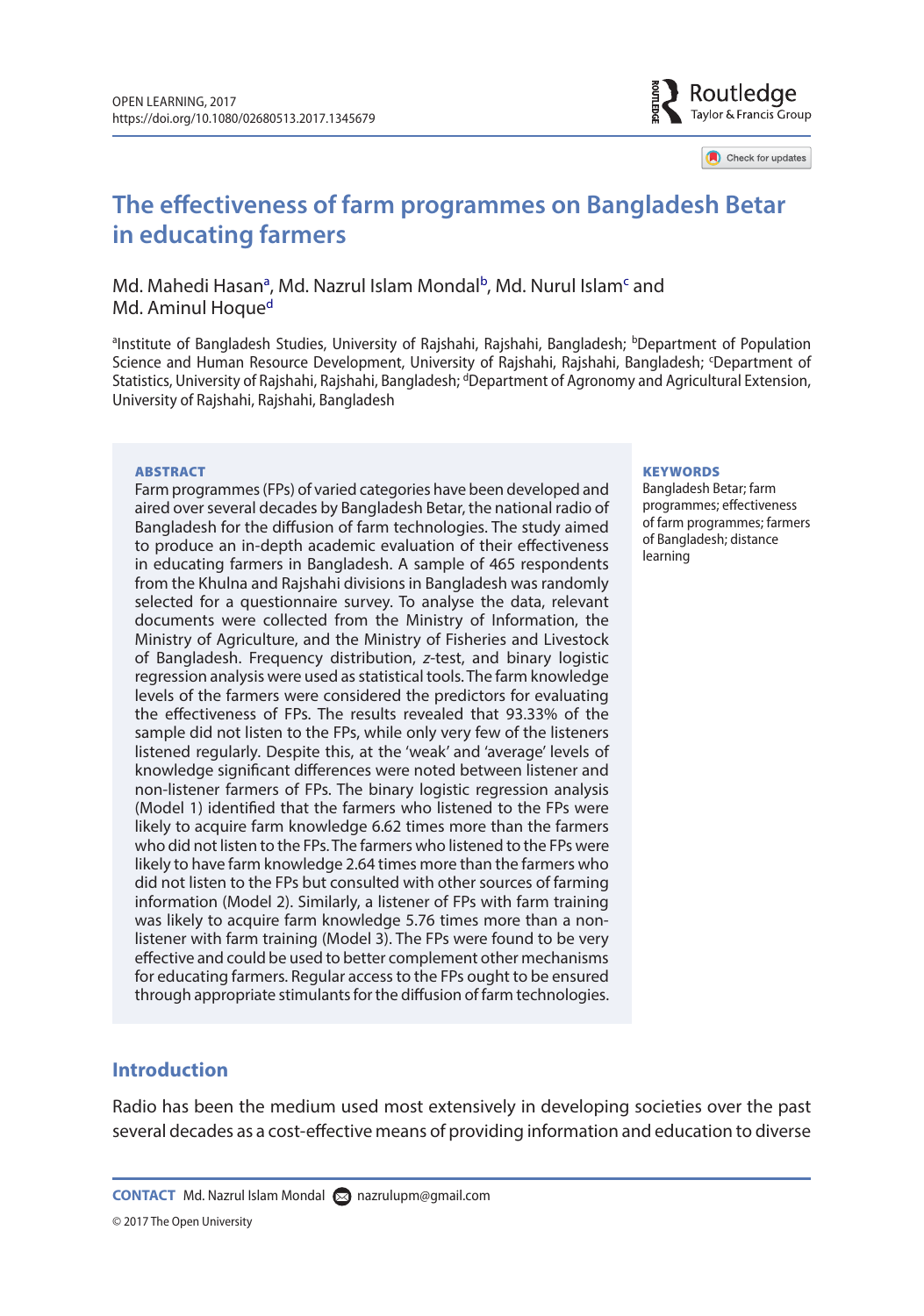#### 2  $\left(\frac{1}{2}\right)$  M. HASAN ET AL.

<span id="page-1-9"></span>target groups (Mclean, [1992](#page-9-0)). Bangladesh Betar (BB), the national radio of Bangladesh, along with different government agencies, have been trying from the very beginning to educate farmers in Bangladesh about different farm technologies. Most farmers in every sector of agriculture are unaware of the existence, use and benefits of modern technologies for farming. These gaps in farming knowledge can be better addressed by radio as there is considerable support for the view that radio is an effective medium of instruction (Nwaerondu & Thomson, [1987\)](#page-9-1). In many countries farm radio forums have been proven to be very successful. Farm radio forums as agents for the transmission of knowledge have proven to be a success beyond expectation (Mathur & Neurath, [1959](#page-9-2)), while according to Sitaram [\(1969\)](#page-9-3), Ani and Baba ([2009](#page-8-0)), and Ariyo et al. ([2013](#page-8-1)), radio cuts across any literacy barriers.

<span id="page-1-12"></span><span id="page-1-11"></span><span id="page-1-10"></span><span id="page-1-8"></span><span id="page-1-2"></span><span id="page-1-1"></span>All the ministries and departments of the Bangladesh Government have undertaken intensive efforts to inform and educate their respective farmers about modern technologies and farm techniques. In most cases, the field-level experts try to address different types of issues faced by the farmers through interpersonal communication. The collaboration between BB and other departments in the diffusion of technologies should incur beneficial results as multi-channel communication is more effective than single channel communication because when more than one channel act in concert to convey the messages about a common theme to the same audience, a kind of synergistic advantage is usually achieved (Rogers, Braun, & Vermilion, [1975](#page-9-4)). As the FPs of BB demonstrate the very qualities of a good programme needed to disseminate the correct information to the right people (Hasan, Mondal, Islam, & Hoque, [2016](#page-8-2)), the FPs of BB should be effective in educating farmers. There are some studies in Bangladesh where BB was rated based on the extent to which it was used as an information source (Bangladesh Bureau of Statistics [BBS], [2011;](#page-8-3) Kashem, Halim, & Rahman, [1992;](#page-8-4) Kashem & Poddar, [2000;](#page-8-5) Kashem & Islam, [2001\)](#page-8-6) and how effectively it conveyed the information (Amin, [2010](#page-8-7)), however, there is no sound study on the effectiveness of BB in educating farmers. Therefore, this study aimed to evaluate the effectiveness of FPs of BB in educating farmers about farm technologies.

### <span id="page-1-7"></span><span id="page-1-6"></span><span id="page-1-5"></span><span id="page-1-4"></span><span id="page-1-3"></span><span id="page-1-0"></span>**Data and methods**

### *Sources of data*

The data and necessary information were collected from both primary and secondary sources. Data were collected by means of document analysis and sample survey. As part of content analysis, programme-related official documents of the Ministry of Information, Ministry of Agriculture and Ministry of Fisheries and Livestock of the Bangladesh Government were analysed. A questionnaire survey technique was used to collect primary data.

### *Sampling*

This study is confined to the analysis of the impact of listening to the FPs of BB on the farm knowledge of the farmers. Therefore, in selecting the study field two criteria were considered: (i) the presence of farmers cultivating staple crops of Bangladesh in that area and (ii) the coverage of both MW (Medium Wave) and FM (Frequency Modulation) transmission of Bangladesh Betar. The farmers of all eight administrative divisions are almost similar in terms of their income, size of land holdings and types of farms. So, the farmers of any division can represent the whole of Bangladesh. Nevertheless, the Varendra (ancient Gauda) area belongs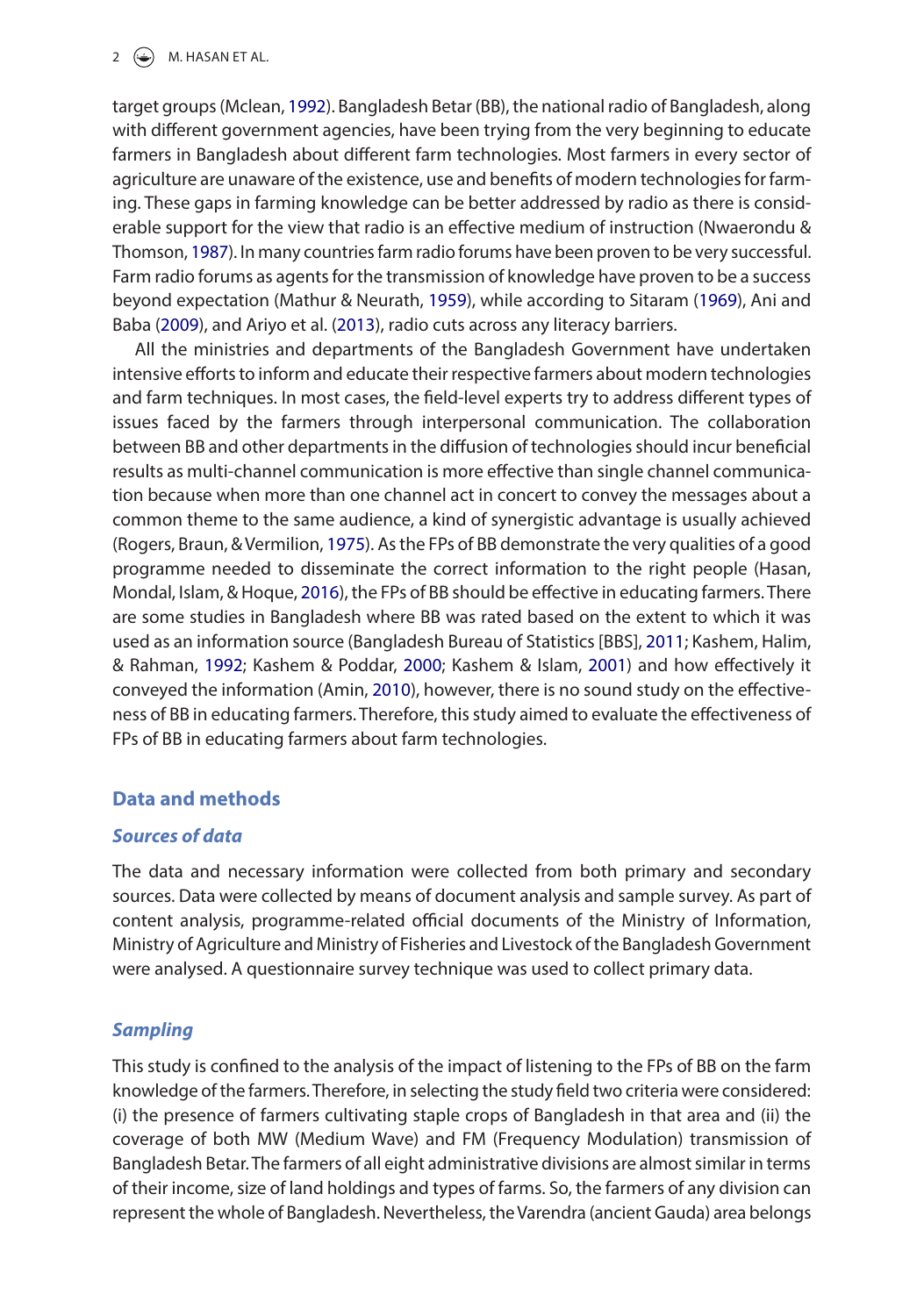to the Rajshahi Division and a larger portion of the coastal area of Bangladesh belongs to Khulna Division. The Gauda area experiences extreme temperatures and the coastal area is a disaster prone area, therefore, both areas receive special care for the development of agriculture which resulted in some unique characteristics of the farmers of these areas. These characteristics might have shaped the radio listening habits of the farmers. Both radio stations (Bangladesh Betar, Rajshahi and Bangladesh Betar, Khulna) are established within the divisional and district towns of Rajshahi and Khulna, and both districts are within the FM and MW transmission coverage of Bangladesh Betar. That is, both areas satisfy the criteria identified above for the selection of study areas. This is why, out of eight divisions only Khulna and Rajshahi were purposively selected as the study field. The BB has twelve regional radio stations located in different parts of Bangladesh. The agricultural programmes broadcast from BB, Dhaka are relayed by the regional stations and consequently the FPs of all the regional radio stations are all the same. A few programmes are developed and broadcast by the regional stations based on the needs of the particular regions, but the formats and contents of the programmes which are prescribed and approved by the head office (BB, Dhaka) are almost the same for all the stations. So, a single regional station can represent the whole of BB. This study purposively selected BB, Khulna; and BB, Rajshahi. The BB, Khulna is one of the biggest radio stations covering the entire south-west of Bangladesh and the BB, Rajshahi is also one of the biggest radio stations covering almost all of the northern part of Bangladesh. There are eighteen Upazillas (sub-districts) in Khulna and Rajshahi districts (nine for each). A multistage stratified sampling technique was used. At the 1st stage, eight Upazillas were selected out of eighteen (four from each district) of the Khulna and Rajshahi districts. At the 2nd stage, eight Unions (the smallest local government unit) were selected from eight Upazillas (one from each Upazilla) and at the 3rd stage, sixteen villages (two from each union) were selected. At the 4th stage, the farmers (respondents) were selected by means of a random sampling technique from each village (Figure [1](#page-3-0)). The total sample size was determined using the following formula:

$$
n = \frac{Z^2pq}{\varepsilon^2}
$$
; assuming that  $p = 0.5$  and  $q = 0.5$ .

Here, *n* = sample size, *Z* = tabulated value = 1.96 (for large sample at 5% level of significance),  $p =$  proportion of success,  $q = 1 - p =$  proportion of failure,  $\varepsilon =$  margin of error = 0.05.

Based on this formula, 384 respondents were supposed to be selected from the two districts. However, in order to improve the research, 465 respondents were selected from the two study areas; the area and sector-wise sampling is presented in Table [1.](#page-3-1)

#### *Data collection*

A sample of 465 farmers was surveyed from June to September 2014 to collect primary data pertinent to the study objective. A content analysis technique was followed to collect secondary data from the documents of BB and other relevant organisations viz. Ministry of Agriculture and, Ministry of Fisheries and Livestock.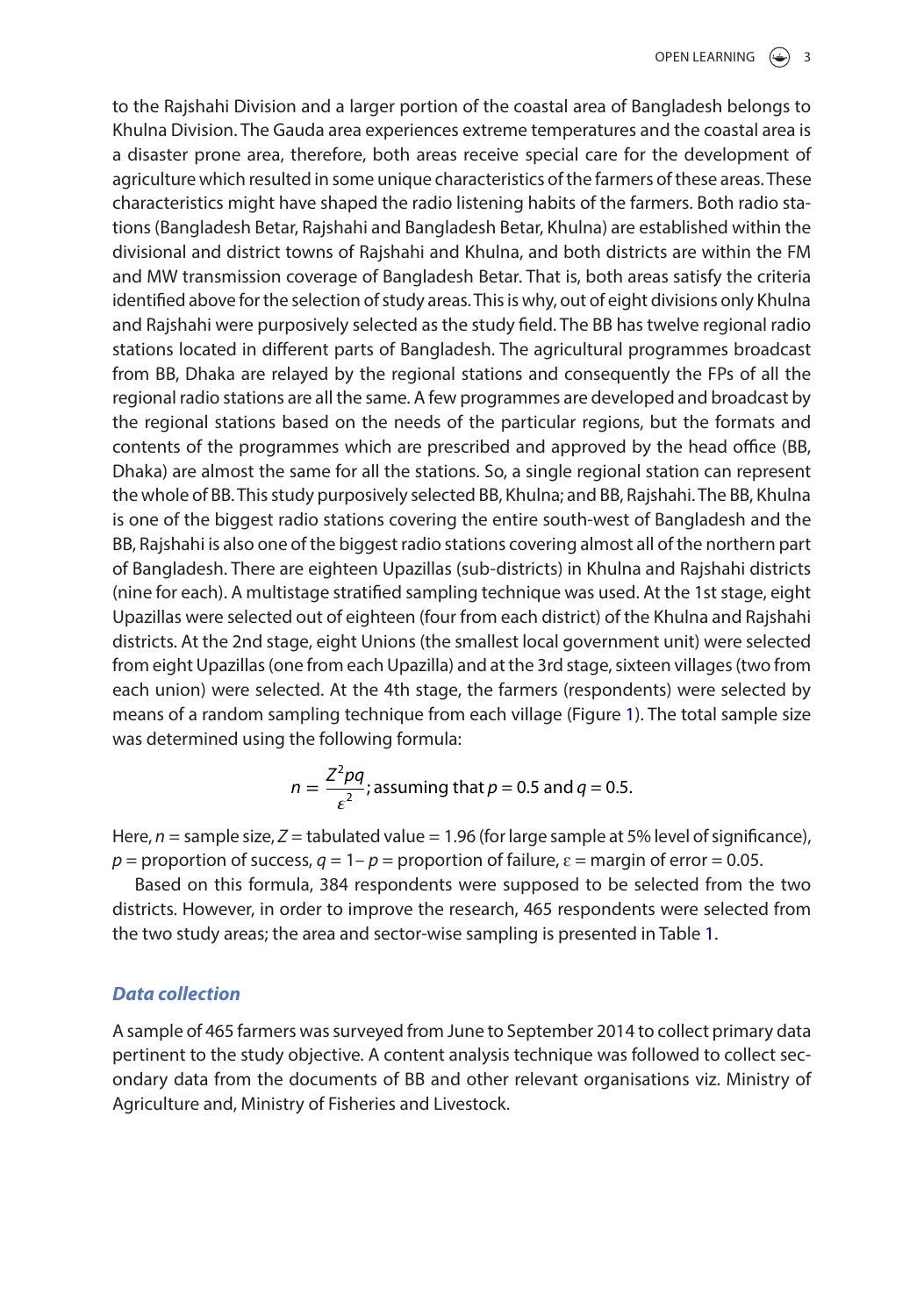

#### <span id="page-3-0"></span>**Figure 1.** Sampling flowchart.

Note: The number inside the parenthesis indicates the number of respondents.

<span id="page-3-1"></span>

| Table 1. Area and sector-wise sample size of the farmers ( $N = 465$ ). |  |
|-------------------------------------------------------------------------|--|
|-------------------------------------------------------------------------|--|

|                                           |                 |            |            |                | Agricultural sectors |           |                  |       |
|-------------------------------------------|-----------------|------------|------------|----------------|----------------------|-----------|------------------|-------|
| <b>Division</b>                           | <b>District</b> | Upazilas   | Unions     | Villages       | Crop                 | Livestock | <b>Fisheries</b> | Total |
| Rajshahi                                  | Rajshahi        | Baghmara   | Ganipur    | Mohongang      | 24                   | 7         | 6                | 37    |
|                                           |                 |            |            | Chanderara     | 25                   | 4         | 5                | 34    |
|                                           |                 | Puthia     | Belpukuria | <b>Dhadash</b> | 21                   | 6         | 6                | 33    |
|                                           |                 |            |            | Zamira         | 26                   | 6         | 5                | 37    |
|                                           |                 | Godagari   | Deopara    | Rajabari       | 24                   | 4         | 6                | 34    |
|                                           |                 |            |            | Eidolpur       | 20                   | 4         | 5                | 29    |
|                                           |                 | Bagha      | Monigram   | Mohdipur       | 26                   | 5         | 2                | 33    |
|                                           |                 |            |            | Vanukar        | 25                   | 6         | 4                | 35    |
| Total sample (n,) from Rajshahi           |                 |            |            | 191            | 42                   | 39        | 272              |       |
| Khulna                                    | Khulna          | Dumuria    | Gutudia    | Gutudia        | 10                   | 4         | 10               | 24    |
|                                           |                 |            |            | Kamalpur       | 11                   | 5         | 10               | 26    |
|                                           |                 | Botiaghata | Jalma      | Chakrakhali    | 10                   | 4         | 10               | 24    |
|                                           |                 |            |            | Tentultala     | 10                   | 3         | 10               | 23    |
|                                           |                 | Rupsa      | Aijganti   | Shirgati       | 10                   | 5         | 9                | 24    |
|                                           |                 |            |            | DurjaniMahal   | 10                   | 4         | 11               | 26    |
|                                           |                 | Dighalia   | Dighalia   | Panigati       | 10                   | 4         | 9                | 23    |
|                                           |                 |            |            | Brahmaganti    | 10                   | 4         | 10               | 24    |
| Total sample $(n_2)$ from Khulna          |                 |            | 81         | 33             | 79                   | 193       |                  |       |
| Total sample (N) from Rajshahi and Khulna |                 |            | 172        | 75             | 118                  | $N = 465$ |                  |       |

#### *Data analysis*

Frequency distribution, *z*-test and binary logistic regression analysis were used to analyse the data. To test the farm knowledge levels of the farmers, ten questions from each of the sectors were selected and each and every respondent was questioned on the basis of these ten questions of the respective field. All the questions were of equal value. Each right answer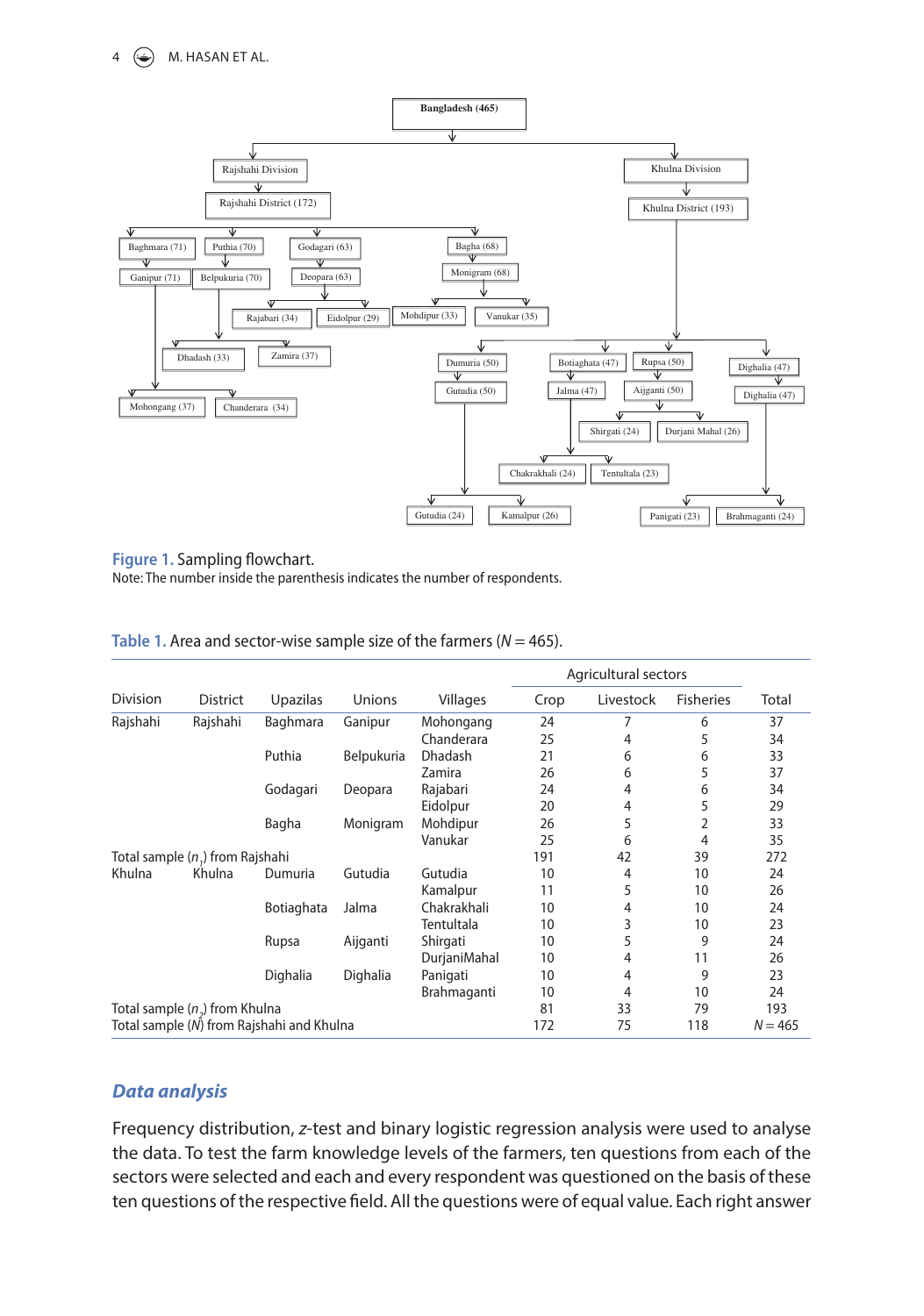was coded '1' while any other answers were coded '0'. The marks obtained by the farmers with reference to their responses to the questions asked during the survey and the levels of knowledge were measured on a five-point Likert scale which then was converted into three-point Likert scale (Table [2\)](#page-4-0) for measuring the significance of the differences between the listeners and non-listeners of the FPs of BB in three groups. For the first comparison, the total sample (*N* = 465) was considered as group *S* where 31 respondents listened to the FPs (coded 1) and the rest 434 respondents did not listen to the FPs (coded 0). Another two sub-groups (s<sub>1</sub> and s<sub>2</sub>) of group S were considered for further comparison between the knowledge levels. In sub-group  $s_1$  ( $N_1$ =115), 31 respondents listened to the FPs (coded 1) and the rest 84 respondents did not listen to the FPs (coded 0), but they consulted with other sources [(fellow farmers; salesmen of fertiliser, seeds, pesticides and medicine (individual salesmen, company agents/dealers, company doctors/consultants/leaflets and so on); agricultural departments (Agriculture Officers, Veterinary Surgeons and Fisheries Officers); FPs on television (TV); and FPs on BB)] of farm information. In sub-group  $s_2(N_2=123)$ , 14 respondents with farm training listened to the FPs (coded 1) and the rest 109 respondents with farm training did not listen to the FPs (coded 0). Lastly, the knowledge levels were converted into two-point (High, coded 1; and Low, coded 0) Likert scale (Table [2](#page-4-0)) for binary logistic regression to measure the degree of effects of FPs on the farmers' knowledge. In the binary logistic regression model, knowledge level (*Y*) was treated as the dependent variable. The dependent variables (Y<sub>i</sub>, i = 1 (group S), 2 (sub-groups<sub>1</sub>), 3 (sub-group s<sub>2</sub>) were classified in the following manner:

$$
Y_i = \begin{cases} 0, & \text{low,} \\ 1, & \text{high,} \end{cases}
$$
 where  $i = 1, 2, 3$ .

Statistical Package for Social Sciences software version 17.0 (SPSS Inc., Chicago, IL, USA) and STATISTICA 8 were used for data analysis.

#### **Results**

This study revealed that farmers in Bangladesh are generally used to take suggestions from five sources, namely fellow farmers; salesmen of fertiliser, seeds, pesticides and medicine (individual salesman, company agents/dealers, company doctors/consultants/leaflets and so on); agricultural departments (agriculture officers, veterinary surgeons and fisheries officers); FPs on TV; and FPs on BB. Out of 465 respondents only 31 farmers used to listen to the FPs on BB. The knowledge levels of these 31 farmers were compared in three steps. The knowledge levels of all the respondents are listed in Table [2.](#page-4-0)

| Secured numbers (%)        |                         | Level of knowledge   |                   |
|----------------------------|-------------------------|----------------------|-------------------|
| $0 - 20$                   | Very poor (272, 58.50%) | Weak (403, 86.67%)   | Low (403, 86.67%) |
| $21 - 40$                  | Poor (131, 28.17%)      |                      |                   |
| $41 - 60$                  | Average (51, 10.97%)    | Average (51, 10.97%) | High (62, 13.33%) |
| $61 - 79$                  | Good (9, 1.93%)         | Strong (11, 2.36%)   |                   |
| $\geq 80$                  | Very good (2, 0.43%)    |                      |                   |
| Total (N, %) (465, 100.00) |                         |                      |                   |

<span id="page-4-0"></span>**Table 2.** Distribution of knowledge amongst the respondents using Likert scale.

Note: The numbers in the parentheses indicate the number of respondents and their percentage, respectively.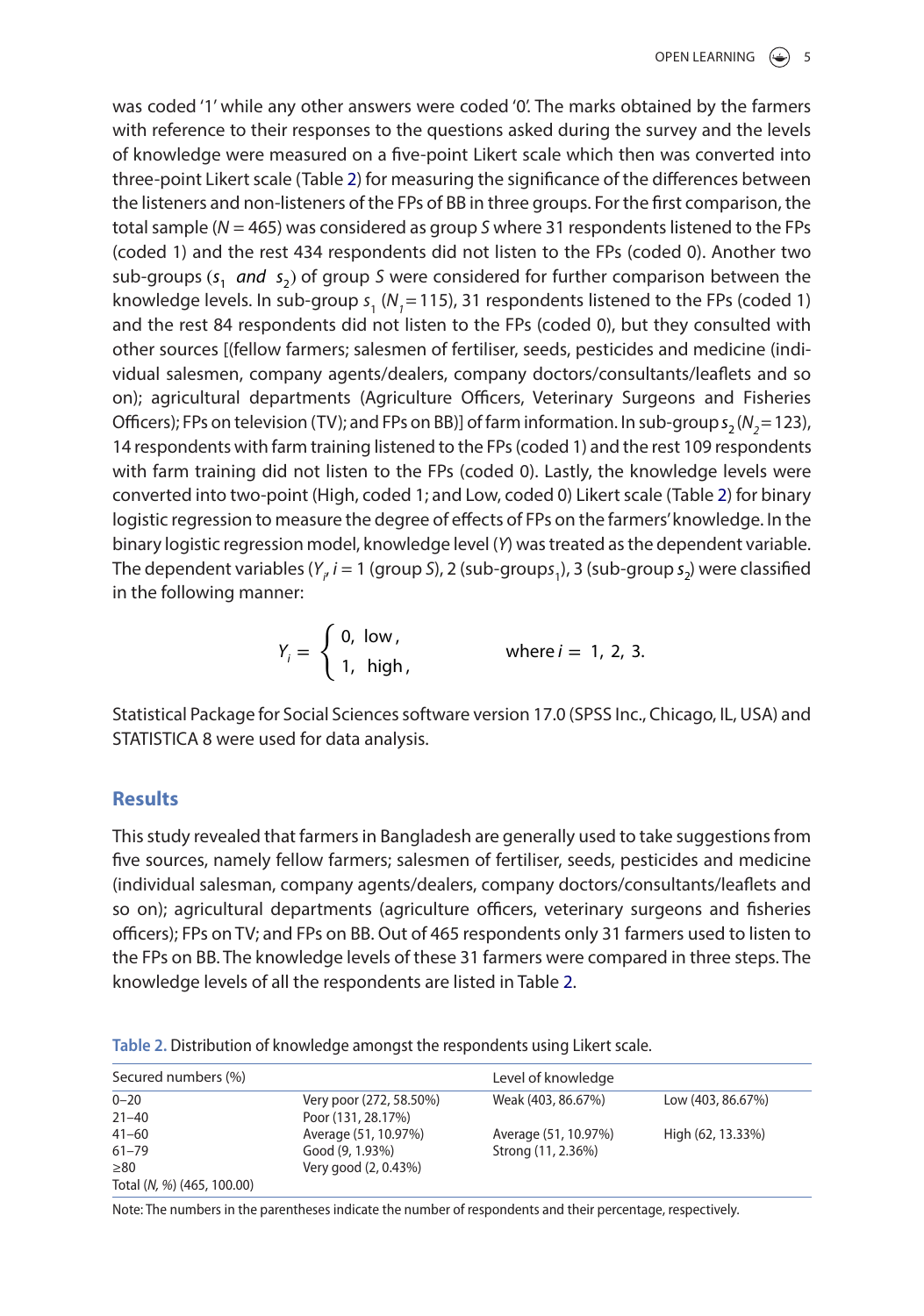#### $6 \quad \circled{4}$  M. HASAN ET AL.

|                 |                                                                                              | Knowledge levels |             |            |       |  |
|-----------------|----------------------------------------------------------------------------------------------|------------------|-------------|------------|-------|--|
| <b>Steps</b>    | Groups                                                                                       | Weak $(\%)$      | Average (%) | Strong (%) | Total |  |
| Group S         | Non-listeners of FPs                                                                         | 386 (88.94)      | 40 (9.22)   | 8(1.48)    | 434   |  |
|                 | Listeners                                                                                    | 17 (54.84)       | 11 (35.48)  | 3(9.68)    | 31    |  |
|                 | Total (N)                                                                                    | 403 (86.67)      | 51(10.97)   | 11(2.36)   | 465   |  |
|                 | <i>p</i> -values                                                                             | 0.00             | 0.00        | 0.005      |       |  |
| Sub-group s,    | Non-listeners of FPs but they<br>consulted other sources <sup>a</sup> of farm<br>information | 64 (76.19)       | 16 (19.05)  | 4(4.76)    | 84    |  |
|                 | Listeners                                                                                    | 17 (54.84)       | 11(35.48)   | 3(9.68)    | 31    |  |
|                 | Total $(N, )$                                                                                | 81 (70.43)       | 27 (23.48)  | 7(6.09)    | 115   |  |
|                 | <i>p</i> -values                                                                             | 0.026            | 0.064       | 0.327      |       |  |
| Sub-group $s$ , | Non-listeners of FPs having farm<br>training                                                 | 75 (68.81)       | 27(24.77)   | 7(6.42)    | 109   |  |
|                 | Listeners having farm training                                                               | 4(28.57)         | 8(57.14)    | 2(14.29)   | 14    |  |
|                 | Total $(N_2)$                                                                                | 79 (64.23)       | 35 (28.46)  | 9(7.31)    | 123   |  |
|                 | $p$ -values                                                                                  | 0.003            | 0.012       | 0.289      |       |  |

<span id="page-5-0"></span>**Table 3.** Comparison between listeners and non-listeners of farm programmes (FPs) on Bangladesh Betar.

a Fellow farmers, salesmen, government agencies (Agriculture Officers, Fisheries Officers, Veterinary Surgeons), farm programmes on television.

In comparing the listeners and non-listeners (Group *S*) it was seen that almost all (88.94%) the non-listeners of FPs had weak farm knowledge while half of the listeners (54.84%) of FPs also had weak farm knowledge (Table [3](#page-5-0)). In measuring average knowledge, the listener group displayed four times more knowledge than of the non-listener group. When assessing for a strong level of knowledge, the percentage of listeners was almost seven times higher than the non-listener group (Table [3\)](#page-5-0). In the proportion test (*z*-test) at every level of farm knowledge the difference was found highly significant (*p* < 0.00) (Table [3\)](#page-5-0). In the logistic regression model it was seen that if a farmer listened to the FPs, he/she was likely to acquire farm knowledge 6.62 times (OR: 6.623; 95% CI: 3.071–14.279) more than the farmers who did not listen to the FPs (Table [4](#page-6-0)).

The comparison between the listeners of FPs and farmers who did not listen to the FPs but consulted with the other four sources (Agricultural Departments**,** TV, Salesmen and Fellow Farmers) of farm information (Sub-group *s<sub>1</sub>*), showed that most of the farmers (76.19%) who did not listen to the FPs had weak farm knowledge, a few of them (19.05%) had an average level of knowledge and a very negligible portion (4.76%) of them had a strong level of knowledge (Table [3\)](#page-5-0). In comparison (*z*-test) with those of the listener group, it was seen that at the weak and average knowledge levels the differences were significant (Table [3](#page-5-0)). In the logistic regression model it was seen that if a farmer listened to the FPs on BB along with consulting with other sources of farm information, he/she was likely to acquire farm knowledge 2.64 times (OR: 2.635; 95% CI: 1.107–6.274) more than the farmers who did not listen to the FPs (Table [4\)](#page-6-0).

Comparing between trained farmers (having farm training) who listened to the FPs and trained farmers who did not listen to the FPs (Sub-group *s<sub>2</sub>*) showed that most of the trained non-listeners (68.81%) and one-fourth of the trained listeners (28.57%) had weak farm knowledge whereas more than half of the trained listeners (57.14%) and one-fourth of the trained non-listeners (24.77%) had average farm knowledge and a very few of the farmers of both groups (listeners and non-listeners) had strong farm knowledge (Table [3\)](#page-5-0). The comparison between the proportions (*z*-test) demonstrated that at weak and average knowledge levels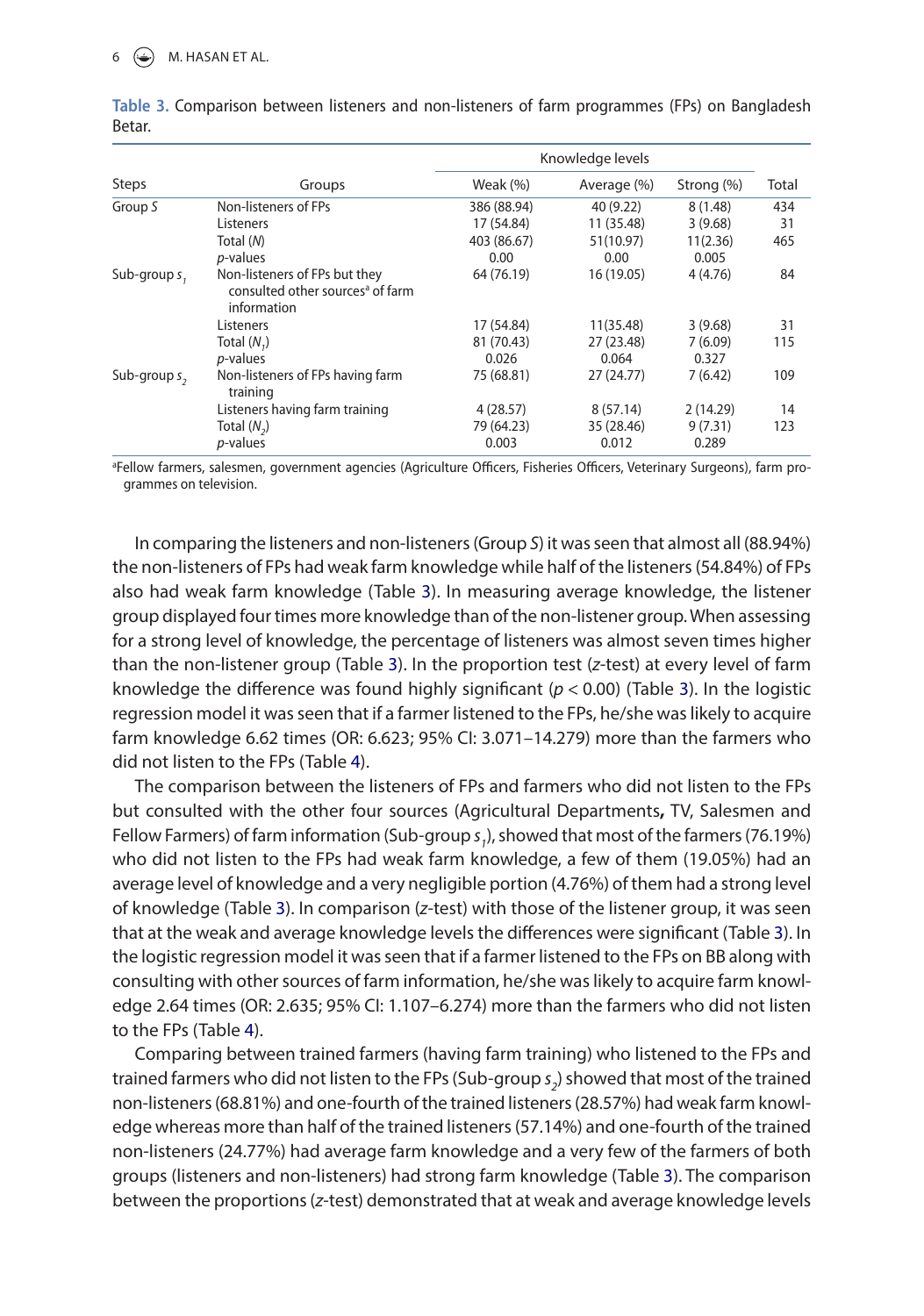|                |                                                                         | Coefficient |              |                  | Odds ratio | 95% CI for OR |        |
|----------------|-------------------------------------------------------------------------|-------------|--------------|------------------|------------|---------------|--------|
| Characteristic |                                                                         | $(\beta)$   | SE $(\beta)$ | <i>p</i> -values | (OR)       | Lower         | Upper  |
| Model 1        | Listening to FP                                                         |             |              |                  |            |               |        |
|                | Do not listen $(R)$                                                     |             |              |                  | 1.00       |               |        |
|                | Listen                                                                  | 1.890       | 0.392        | 0.000            | 6.623      | 3.071         | 14.279 |
| Model 2        | Listening to FP                                                         |             |              |                  |            |               |        |
|                | Do not listen but<br>consulted with other<br>sources <sup>a</sup> $(R)$ |             |              |                  | 1.00       |               |        |
|                | Listen                                                                  | 0.969       | 0.443        | 0.029            | 2.635      | 1.107         | 6.274  |
| Model 3        | Listening to FP                                                         |             |              |                  |            |               |        |
|                | Do not listen but have<br>farm training $(R)$                           |             |              |                  | 1.00       |               |        |
|                | Listen and have farm<br>training                                        | 1.751       | 0.627        | 0.005            | 5.758      | 1.684         | 19.686 |

<span id="page-6-0"></span>**Table 4.** Effects of farm programmes (FPs) on Bangladesh Betar on the farming knowledge of farmers.

Note: '*R*, the reference category', 'CI, the confidence interval'.

a Fellow farmers, salesman, government agencies (agriculture officers, fisheries officers, veterinary surgeons), farm programmes on television.

the differences were significant (*p* < 0.05) between trained listeners and trained non-listeners (Table [3](#page-5-0)). The regression model showed that if a farmer who had farm training listened to the FPs on BB, he/she was likely to acquire farm knowledge 5.76 times (OR: 5.758; 95% CI: 1.684–19.686) more than farmers who had farm training but did not listen to the FPs on BB (Table [4\)](#page-6-0).

#### **Discussion**

<span id="page-6-4"></span><span id="page-6-3"></span><span id="page-6-2"></span><span id="page-6-1"></span>The objective of the study was to reveal the effectiveness of BB in educating farmers. It was found that a small number of farmers listened and very few of them listened regularly or at least, to all the farm programmes on BB. Even so, at every level of agricultural knowledge the farmers who listened to the FPs on BB were better than the farmers who did not listen to the FPs. Even the trained farmers who listened to the FPs were better than those trained farmers who did not listen to the FPs. This suggests that the FPs on BB were effective in educating farmers and these results resembled those of studies conducted elsewhere (Ango, Illo, Yakubu, Yelwa, & Aliyu, [2013](#page-8-8); Kumari, Choudhary, Jha, & Singh, [2014;](#page-8-9) Nazari & Hasbullah, [2010](#page-9-5); Nwaerondu & Thomson, [1987](#page-9-1); Okwu, Kaku, & Aba, [2007\)](#page-9-6). This result might be explained by the fact that the FPs had the ability to educate the farmers and those who listened to the FPs became conscious of the importance of farm knowledge and farm technologies more than those who did not listen. The cognisance of farm technologies and their importance led them to make greater effort to seek more information concerning farm activities which resulted in relatively greater competence than the non-listeners of FPs. It was also observed that amongst the three levels of knowledge, at the first two levels (weak and average) the differences amongst listeners and non-listeners were found to be significant, but at the third level (strong), the difference between listeners and non-listeners was not significant. The reason for this might be that, amongst the listeners, almost all the respondents did not listen to the FPs regularly and even they did not listen to all the farm programmes broadcast daily from a single radio station. The FPs of BB were designed in such a way so that almost all the subjects and topics related to the crops cultivated, and fish and livestock reared in Bangladesh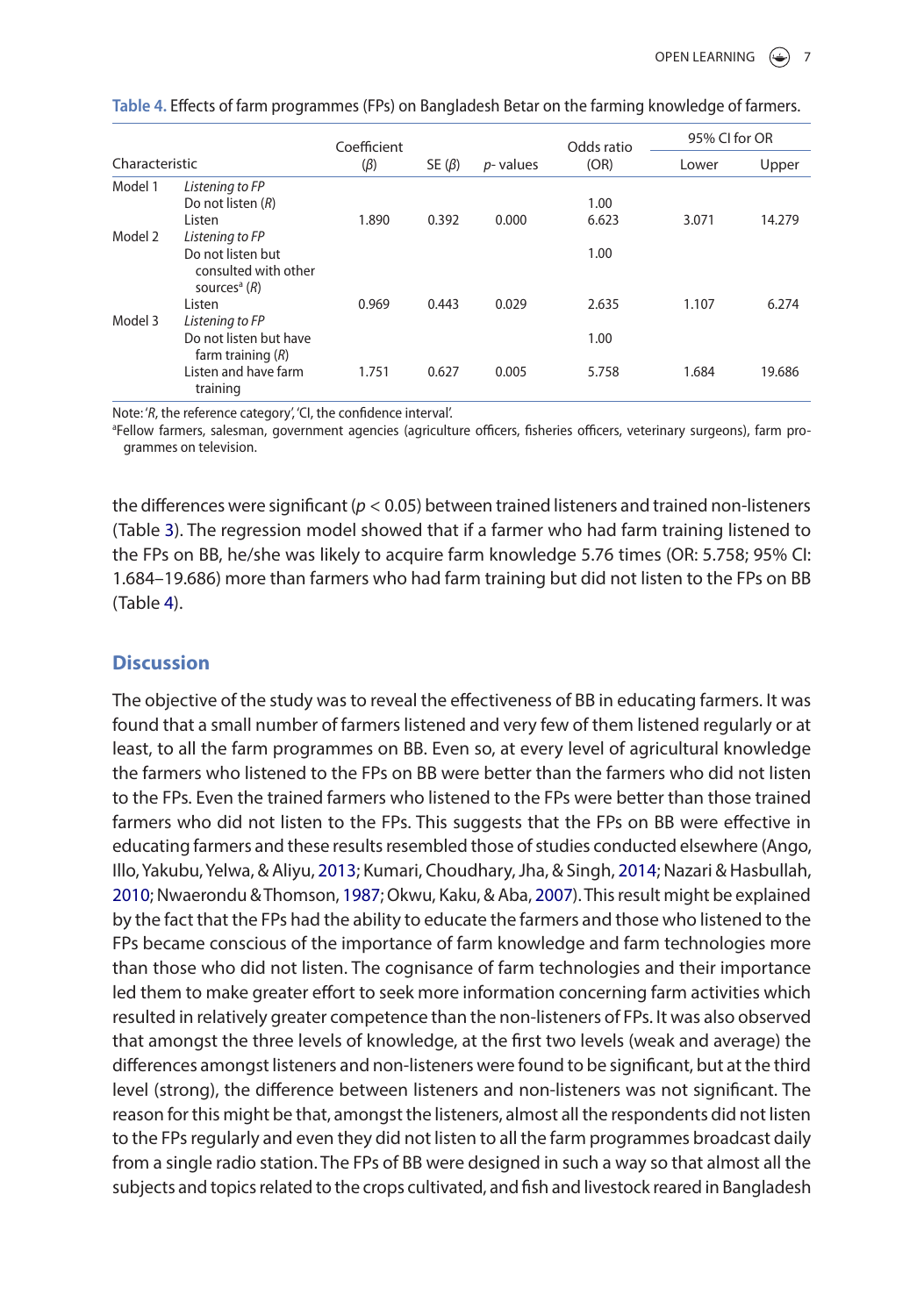<span id="page-7-0"></span>were incorporated (Hasan, Mondal, Islam, & Hoque, [2017\)](#page-8-10). Therefore, it is assumed that if the listeners listened to all the programmes regularly, then they would become more knowledgeable about farm technologies.

The limitation of the study was that the forest sector was excluded from this study because of time and economic constraints and the study was confined to Rajshahi and Khulna regions. The result may vary beyond the study areas and the methodology followed here. Further studies may be conducted on finding out the causes behind the low listenership of the FPs of BB; strategies to motivate the farmers to listen to the farm programmes; finding out which device is culturally fit to convey the FPs to the farmers for accelerating the extension services; the effectiveness of BB in motivating the listeners to adopt new technologies for farming and so on.

# **Conclusion**

The study intended to evaluate the performance of the FPs of BB in disseminating the information about farm technologies to farmers and thereby meeting their farming educational needs. Having completed the above analysis and following the discussion of the results, it could be concluded that the FPs of BB were very much effective in educating farmers about the modern farming technologies. The FPs were designed in collaboration with the experts of all agricultural departments of the government of Bangladesh in such a way that when a farmer regularly listens to all the FPs broadcast daily from a single radio station and to their full extent, he/she will be equipped with all his/her required farming information. However, the study revealed that most of the farmers did not listen to the FPs of BB. Even, those who listened to the FPs did not listen to the programmes regularly. Even so, the impact of listening to the FPs was quite apparent. There was a clear difference between the listener and non-listener groups of the FPs. At almost every level of agricultural knowledge the listeners of the FPs were at a better position than the non-listeners of the FPs of BB. It was also demonstrated that the FPs could better complement other mechanisms for educating farmers about farm technologies. So, all the farmers should listen to the FPs of BB and the authorities concerned should adopt the necessary means to encourage the farmers to listen to the FPs regularly so that they can become aware of modern farm technologies and the benefits of using these technologies. For that reason interdepartmental collaboration should be enhanced.

# **Ethical considerations**

Ethical issues (including plagiarism, informed consent, misconduct,data fabrication and/or falsification, double publication and/or submission, redundancy, etc.) have been completely observed by the authors.

# **Acknowledgements**

One of the authors (MMH) is very grateful to the Institute of Bangladesh Studies, University of Rajshahi, Bangladesh for awarding a fellowship without which this study would not have been possible and the Ministry of Information for granting him deputation to complete this research. Again, the authors are very grateful to the respondents from whom data were collected. Authors also acknowledge the valuable comments and criticism of the editor and referees, which led to a much improved version of the paper.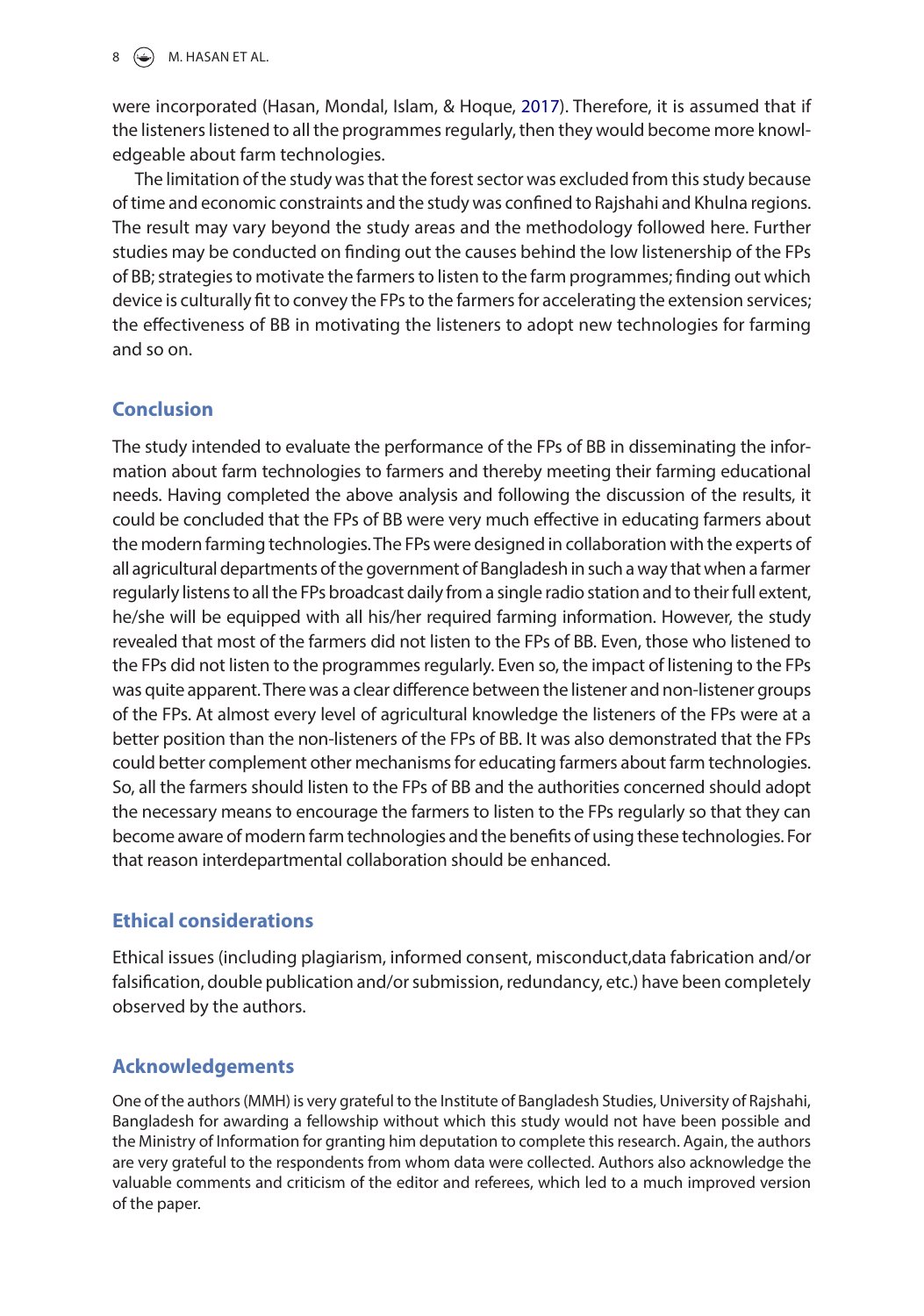#### **Disclosure statement**

The authors declare that they have no competing interest.

#### **Notes on contributors**

*Md. Mahedi Hasan* is an assistant professor of Accounting and Information Systems at the Jessore University of Science and Technology in Bangladesh. Formerly, he was a deputy director of Bangladesh Betar (Radio) where he was the sole responsible person for distance education programs. His research and teaching areas include Islamization of Knowledge, Distance Education, and Marketing.

*Md. Nazrul Islam Mondal* is the professor in the Department of Population Science and Human Resource Development at the University of Rajshahi in Bangladesh. His research and teaching areas include Population Modeling, Biostatistics, Health Policy, Education, and Sustainable Development.

*Md. Nurul Islam* is the professor of Statistics at the University of Rajshahi in Bangladesh. His research and teaching areas include Demography, Reproductive Health, Environmental Issues, and Sampling.

*Md. Aminul Hoque* is the professor in the Department of Agronomy and Agricultural Extension at the University of Rajshahi in Bangladesh. His research and teaching areas include Biotechnology, Plant Breeding, and Farmer Education

#### **References**

- <span id="page-8-7"></span>Amin, M. R. [\(2010\)](#page-1-0). *Effectiveness of radio and television programme in the disseminating agricultural information as perceived by the farmers of Sadar Upazila under Sylhet district* (Unpublished doctoral dissertation) Rajshahi: University of Rajshahi, Agricultural Extension Laboratory, Department of Agronomy and Agricultural Extension.
- <span id="page-8-8"></span>Ango, A. K., Illo, A. I., Yakubu, A. A., Yelwa, F. J., & Aliyu, A. ([2013\)](#page-6-1). Radio Agricultural Programmes: A Means of Bridging Research Findings – Rural Farmers Gap. A Case of Zaria Metropolitan Area, Kaduna State, North Western, Nigeria. *I.J.S.N., 4*, 538–545.
- <span id="page-8-0"></span>Ani, A. O., & Baba, S. A. [\(2009\)](#page-1-1). Utilization of selected electronic mass media as sources of agricultural information by farmers in northern taraba state. *Nigeria. Tropical Agricultural Research & Extension, 12*, 17–22.
- <span id="page-8-1"></span>Ariyo, O. C., Ariyo, M. O., Okelola, O. E., Aasa, O. S., Awotide, O. G., Aaron, A. J., & Oni, O. ([2013\)](#page-1-2). Assessment of the role of mass media in the dissemination of agricultural technologies among farmers in Kaduna North local government area of Kaduna State, Nigeria. *Journal of Biology, Agriculture and Healthcare, 3*, 19–28.
- <span id="page-8-3"></span>Bangladesh Bureau of Statistics. ([2011](#page-1-3)). *Report on the Bangladesh literacy survey, 2010*. Dhaka: Industry and Labour Wing, BBS, Statistics Division, Ministry of Planning, Bangladesh.
- <span id="page-8-2"></span>Hasan, M. M., Mondal, M. N. I., Islam, M. N., & Hoque, M. A. ([2016\)](#page-1-4). Fitness of farm programs of Bangladesh Betar for extension services: A field study. *Indian Research Journal of Extension Education, 16*, 16–24.
- <span id="page-8-10"></span>Hasan, M. M., Mondal, M. N. I., Islam, M. N., & Hoque, M. A. ([2017](#page-7-0)). Farmers' access to farm programs of Bangladesh Betar: An evaluation of effectiveness. *Indian Research Journal of Extension Education, 17*, 5–12.
- <span id="page-8-4"></span>Kashem, M. A., Halim, A., & Rahman, M. Z. [\(1992\)](#page-1-5). Farmers' use of communication media in adopting agricultural technologies-a farm level study in Bangladesh. *Asia-pacific journal of Rural Development, I, II*, 94–112.
- <span id="page-8-6"></span>Kashem, M. A., & Islam, M. S. [\(2001\)](#page-1-6). Information sources used by farmers regarding the use of agrochemicals. *Bangladesh Journal of Extension Education, 13*, 71–75.
- <span id="page-8-5"></span>Kashem, M. A., & Poddar, S. ([2000](#page-1-7)). Communication behaviour of Mehersagar Banana growers. *Journal of Communication Studies, 18*, 88–99.
- <span id="page-8-9"></span>Kumari, N., Choudhary, S. B., Jha, S. K., & Singh, S. R. K. [\(2014\)](#page-6-2). Radio: An educational media to transfer agricultural information among farmers. *Indian Research Journal of Extension Education, 14*, 130–132.